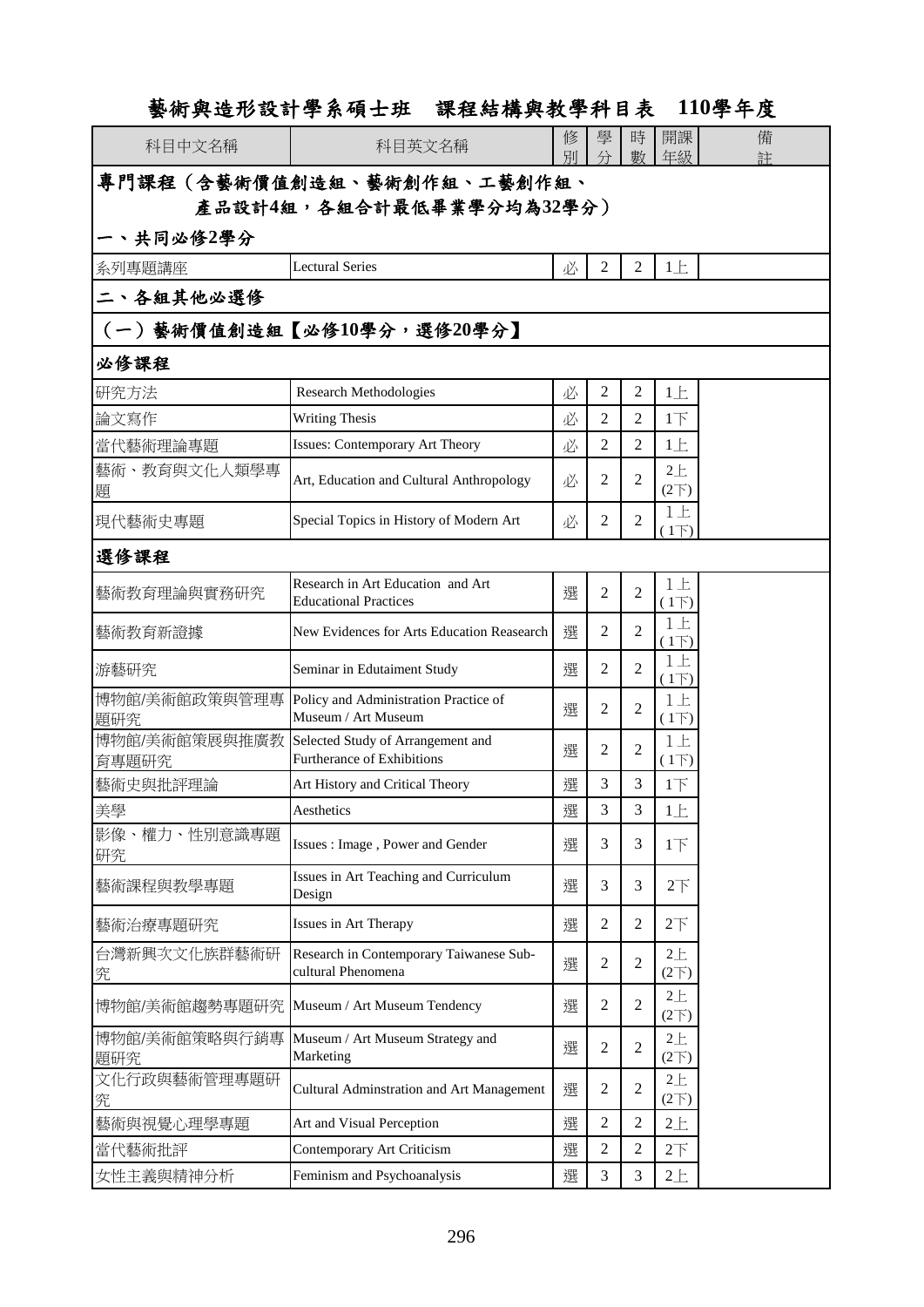### 藝術與造形設計學系碩士班 課程結構與教學科目表 **110**學年度

| 科目中文名稱            | 科目英文名稱                                                     | 修<br>別 | 學<br>分 | 時<br>數 | 開課<br>年級       | 備<br>註                 |
|-------------------|------------------------------------------------------------|--------|--------|--------|----------------|------------------------|
| 台灣大型展覽之策展專題研<br>究 | Curatorial Studies in Large-Scale Exhibitions<br>in Taiwan | 選      | ↑<br>∠ |        | $2+$           |                        |
| 網路空間與新媒體藝術        | Cyberspace and New Media Art                               | 選      | 3      |        | $2+$           |                        |
| 藝術展演              | <b>Exhibition Practicum</b>                                | 選      | 2      |        | 2 <sup>T</sup> |                        |
| 攝影史與攝影專題          | History of Photography and Research on<br>Photography      | 選      | 3      |        | $2\top$        |                        |
| 跨組、院(所)選修         | (Cross-Program Registration)                               | 選      | 6      |        |                | 至多得跨選6學分,<br>且選課前經主任同意 |
| 跨校選修              | (Cross-School Registration)                                | 選      |        |        |                | 方可計入畢業學分。              |

## (二)藝術創作組、工藝創作組【必修**14**學分,選修**16**學分】

#### 必修課程

| 創作論述方法                       | Methods of Creation Statement                                   | 必 | $\overline{2}$ | $\overline{2}$ | 1E                  |          |
|------------------------------|-----------------------------------------------------------------|---|----------------|----------------|---------------------|----------|
| 創作工作室/媒材研究(一)                | Studio: Medium and Media I                                      | 必 | $\overline{2}$ | $\overline{3}$ | 1E                  |          |
| 創作工作室/形式研究(一)                | Studio: Form Study I                                            | 必 | $\overline{2}$ | 3              | 1E                  |          |
| 創作工作室/空間研究 (一)               | Studio: Art as a Space System I                                 | 必 | $\overline{2}$ | $\overline{3}$ | $1 \pm$             |          |
| 台灣文化史                        | Taiwan Cultural History                                         | 必 | $\overline{2}$ | $\overline{2}$ | 1E                  |          |
| 創作工作室/語言研究 (一)               | Studio: Art as Sign System I                                    | 必 | $\overline{2}$ | 3              | 2E                  |          |
| 創作工作室/主題研究 (一)               | <b>Thematic Elaboration I</b>                                   | 必 | $\overline{2}$ | 3              | 2E                  |          |
| 選修課程                         |                                                                 |   |                |                |                     |          |
| 當代藝術理論專題                     | Contemporary Art Theory                                         | 選 | $\overline{2}$ | $\overline{2}$ | 1E                  |          |
| 物質文化                         | Material Culture                                                | 選 | $\overline{2}$ | $\overline{2}$ | $1+$                |          |
| 釉藥與窯爐專題研究                    | Issues: Glaze and Kiln                                          | 選 | $\overline{2}$ | $\overline{3}$ | $1+$                | 限工藝創作組選修 |
| 當代藝術批評                       | Contemporary Art Criticism                                      | 選 | $\overline{2}$ | $\overline{2}$ | 2E                  |          |
| 創作觀念與實務                      | Theory and Practice of Studio Making                            | 選 | $\overline{2}$ | 3              | 2E                  |          |
| 創作工作室/媒材研究(二)                | Studio: Studio: Medium and Media II                             | 選 | $\overline{2}$ | 3              | $1+$                |          |
| 創作工作室/形式研究 (二)               | Studio: Form Study II                                           | 選 | $\overline{2}$ | $\overline{3}$ | $1+$                |          |
| 創作工作室/空間研究 (二)               | Studio: Art as Space System II                                  | 選 | $\overline{2}$ | 3              | 1 <sub>T</sub>      |          |
| 創作工作室/語言研究(二)                | Studio: Art as Sign System II                                   | 選 | $\overline{2}$ | 3              | 2 <sup>7</sup>      |          |
| 創作工作室/主題研究 (二)               | Thematic Elaboration II                                         | 選 | $\overline{2}$ | $\overline{3}$ | 2 <sup>7</sup>      |          |
| 創作工作室/跨領域影像研究                | Studio: Study in Trans-disciplinary Digital<br><b>Imaging I</b> | 選 | $\overline{2}$ | $\overline{2}$ | $1+$                |          |
| 創作工作室/跨領域影像研究<br>$(\square)$ | Studio: Study in Trans-disciplinary Digital<br>Imaging II       | 選 | $\overline{2}$ | $\overline{2}$ | 2E                  |          |
| 工藝材料專題研究                     | <b>Issues: Craft Materials</b>                                  | 選 | $\overline{2}$ | $\overline{2}$ | 1 <sub>T</sub>      | 限工藝創作組選修 |
| 工藝設計專題研究                     | Issues in Craft Design                                          | 選 | $\overline{2}$ | $\overline{2}$ | $1+$                | 限工藝創作組選修 |
| 專題設計與製作                      | Design and Production                                           | 選 | $\overline{2}$ | 3              | $2+$                |          |
| 藝術展演                         | <b>Exhibition Practicum</b>                                     | 選 | $\overline{2}$ | $\overline{2}$ | $2+$                |          |
| 3D電腦繪圖                       | 3D Computer Drawing                                             | 選 | $\overline{2}$ | 3              | 2 <sup>7</sup>      |          |
| 產品策略與分析                      | Product Strategy and Analysis                                   | 選 | $\overline{2}$ | 3              | $2+$<br>$(2\nabla)$ |          |